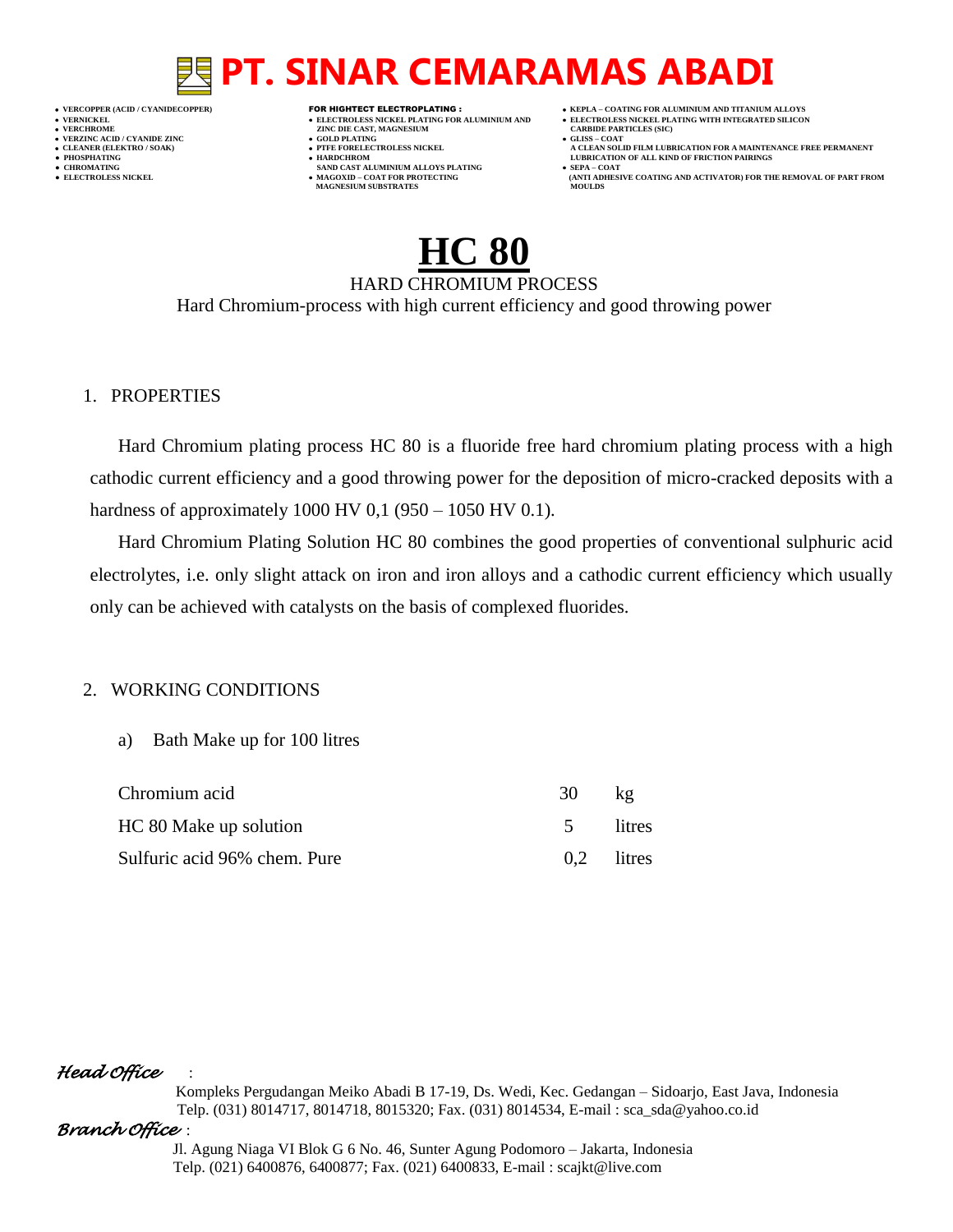**VERNICKEL ELECTROLESS NICKEL PLATING FOR ALUMINIUM AND ELECTROLESS NICKEL PLATING WITH INTEGRATED SILICON VERZINC ACID / CYANIDE ZINC GOLD PLATING GLISS – COAT**

- **VERT AND AGNESIUM CARBIDE PARTICLES (SILISS = COLD PLATING)**
- 
- 
- **● CHROMATING SAND CAST ALUMINIUM ALLOYS PLATING SEPA – COAT MAGNESIUM SUBSTRATES MOULDS**
- **VERCOPPER (ACID / CYANIDECOPPER)** FOR HIGHTECT ELECTROPLATING :  **KEPLA – COATING FOR ALUMINIUM AND TITANIUM ALLOYS**
	-
- **CLEANER (ELEKTRO / SOAK) PTFE FORELECTROLESS NICKEL A CLEAN SOLID FILM LUBRICATION FOR A MAINTENANCE FREE PERMANENT ● PHOSPHATING HARDCHROM LUBRICATION OF ALL KIND OF FRICTION PAIRINGS**
- **● ELECTROLESS NICKEL MAGOXID – COAT FOR PROTECTING (ANTI ADHESIVE COATING AND ACTIVATOR) FOR THE REMOVAL OF PART FROM** 
	- b) Make-up

New and used tanks must be thoroughly cleaned by washing prior to use.

- 1) Place around 60 % of the desired volume deionised water in the tank.
- 2) Heat to  $60^{\circ}$ C.
- 3) Add Chromium acid and agitate until the salt is fully dissolved.
- 4) With constant stirring add HC 80 Make up solution and Sulphuric acid.
- 5) Dilute to full volume with deionised water and adjust the temperature to  $55 65$  °C.
- 6) Put a dummy cathode in the tank, and with current on place the anodes in the bath.
- 7) Dummy plate for around  $2 3$  hours at 40 A/dm2.
- 8) The electrolyte is now ready for use.

## 3. OPERATING PARAMETERS

- c) Tanks SM-Steel with rubber or special plastic lining
- d) Heating Immersion heaters (porcelain or PTFE)
- e) Anodes Lead-Tin anodes (93:7)
- f) Temperature range  $55-65$  °C
- g) Voltage  $6 12$  Volt (max. 15 Volt)
- h) Current density  $50 (20 60)$  A/dm2
- i) Anodic current density  $20 30$  A/dm2
- j) Rectifier 12 V, 15 V-rectifiers for higher applications
- k) Fume extraction required

## *Head Office* :

 Kompleks Pergudangan Meiko Abadi B 17-19, Ds. Wedi, Kec. Gedangan – Sidoarjo, East Java, Indonesia Telp. (031) 8014717, 8014718, 8015320; Fax. (031) 8014534, E-mail : sca\_sda@yahoo.co.id

# *Branch Office* :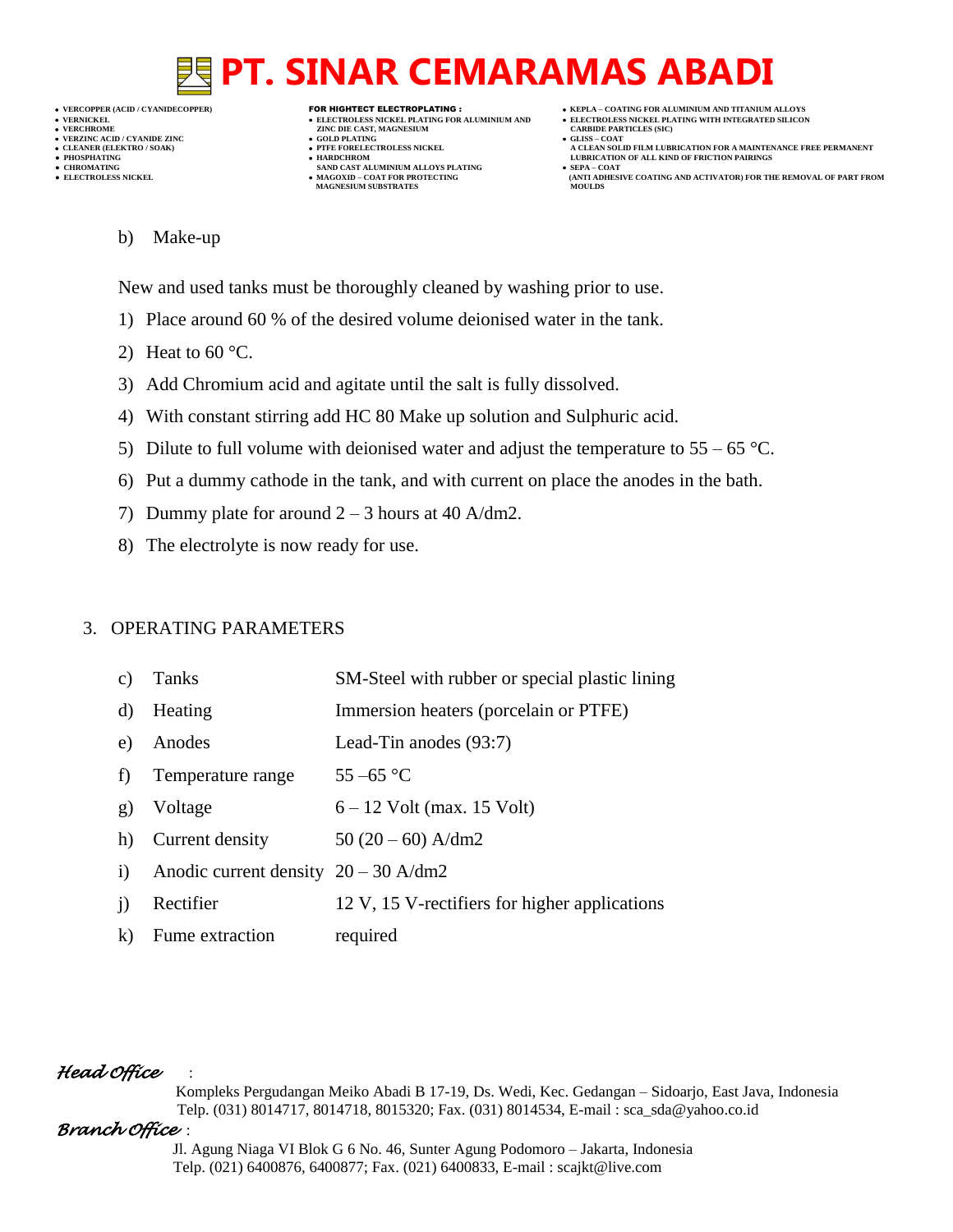**VERNICKEL ELECTROLESS NICKEL PLATING FOR ALUMINIUM AND ELECTROLESS NICKEL PLATING WITH INTEGRATED SILICON VERZINC ACID / CYANIDE ZINC GOLD PLATING GLISS – COAT**

**VERT ASSESSED ZINC DIE CAST, MAGNESIUM CARBIDE PARTING (SOLD PLATING CARBIDE PARTICLES)** 

- 
- 
- **● CHROMATING SAND CAST ALUMINIUM ALLOYS PLATING SEPA – COAT MAGNESIUM SUBSTRATES MOULDS**
- **VERCOPPER (ACID / CYANIDECOPPER)** FOR HIGHTECT ELECTROPLATING :  **KEPLA – COATING FOR ALUMINIUM AND TITANIUM ALLOYS**
	-
- **CLEANER (ELEKTRO / SOAK) PTFE FORELECTROLESS NICKEL A CLEAN SOLID FILM LUBRICATION FOR A MAINTENANCE FREE PERMANENT ● PHOSPHATING HARDCHROM LUBRICATION OF ALL KIND OF FRICTION PAIRINGS**
- **● ELECTROLESS NICKEL MAGOXID – COAT FOR PROTECTING (ANTI ADHESIVE COATING AND ACTIVATOR) FOR THE REMOVAL OF PART FROM**

# **4.** MAINTENANCE

The chromic acid and sulphuric acid levels should be controlled regularly by analysis.

| Bath values            | Range           | Optimum                |
|------------------------|-----------------|------------------------|
| Chromium acid          | $280 - 320$ g/l | $300 \text{ g/l}$      |
| Sulphuric acid         | $1,1 - 1,4\%$   | 1,25 %                 |
| in % of Chromium acid) |                 |                        |
| Chromium (III)-oxide   | $2 - 6$ g/l     | $3 \text{ g}/\text{l}$ |

Replenishment For each 10 kg Chromium acid add 3 litre HC 80 Addition solution additionely. Always add chem. pure sulphuric acid.

 Too low concentration result in milky, dull deposition. Excessive concentration reduce the maximum applicable current density and result in dull and nodular deposition in the highest current density range.

 An excess of HC 80 Addition solution can only be "removed" by diluting the electrolyte. We recommend to add the solution always according to the standard value 1 kg : 300 mL.

However the ratio of addition can also be influenced by drag-out and recycling.

# *Head Office* :

 Kompleks Pergudangan Meiko Abadi B 17-19, Ds. Wedi, Kec. Gedangan – Sidoarjo, East Java, Indonesia Telp. (031) 8014717, 8014718, 8015320; Fax. (031) 8014534, E-mail : sca\_sda@yahoo.co.id

## *Branch Office* :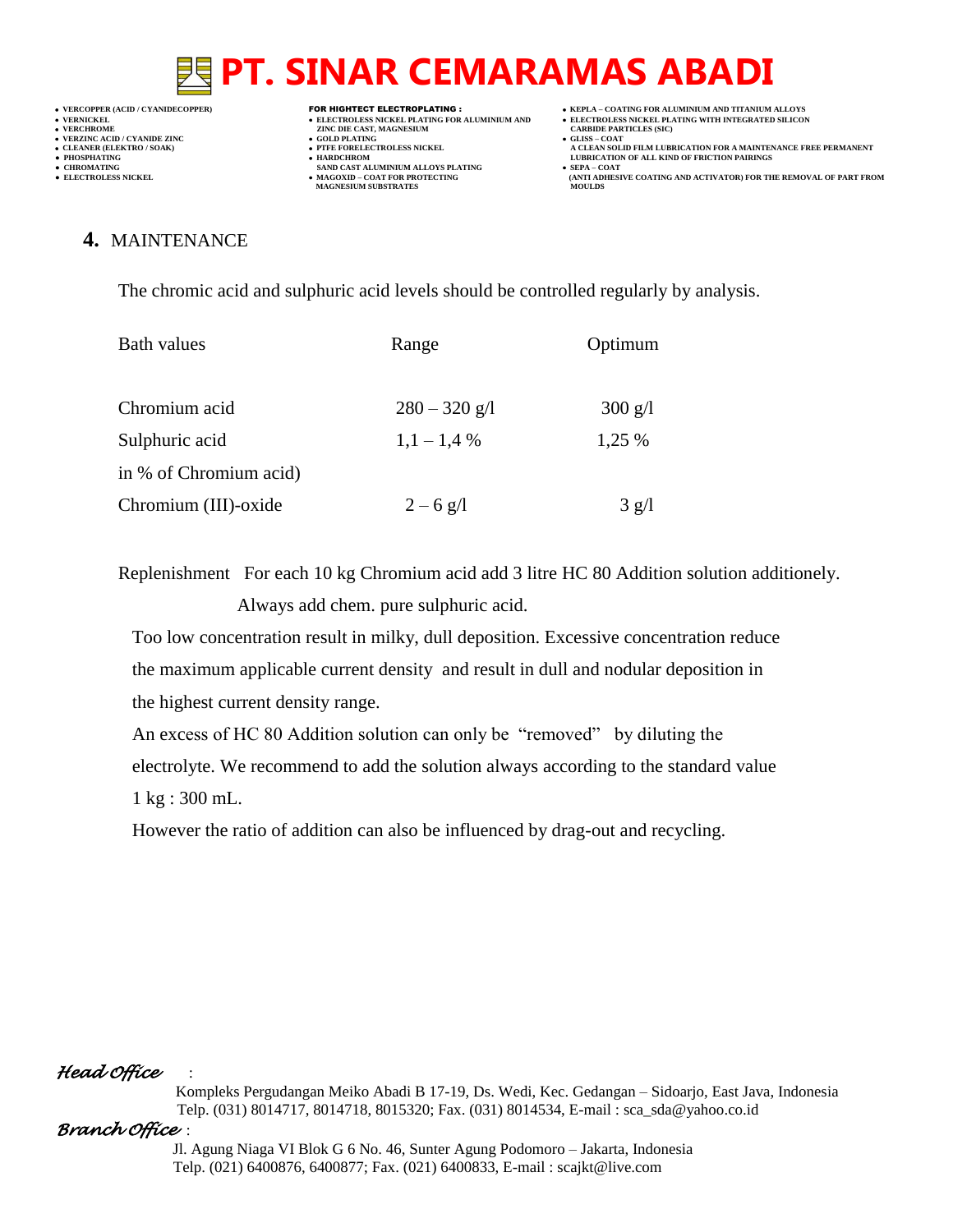

- 
- 

- **VERT AND AGNESIUM CARBIDE PARTICLES (SILISS = COLD PLATING)**
- 
- 
- **● CHROMATING SAND CAST ALUMINIUM ALLOYS PLATING SEPA – COAT MAGNESIUM SUBSTRATES**
- **VERCOPPER (ACID / CYANIDECOPPER)** FOR HIGHTECT ELECTROPLATING :  **KEPLA – COATING FOR ALUMINIUM AND TITANIUM ALLOYS**
	-
	-
- **A CLEAN SOLID FILM LUBRICATION FOR A MAINTENANCE FREE PERMANENT ● PHOSPHATING HARDCHROM LUBRICATION OF ALL KIND OF FRICTION PAIRINGS** 
	- **ELECTROLESS AND ACTIVATOR) FOR THE REMOVAL OF PART FROM (ANTI ADHESIVE COATING AND ACTIVATOR) FOR THE REMOVAL OF PART FROM**

## 5. SAFETY

The solution is very corrosive and contains Chromium (VI) which is a known carcinogen and skin sensitiser.

When handling the solution protective clothing, gloves and goggles should be worn. Splashes on the skin or eyes should be washed out with water for  $10 - 15$  minutes. If irritation becomes apparent seek medical advice.

The hazards of the working solution may differ from those of its components. A risk assessment should be carried out as required by current regulations using information given in the individual safety data sheets.

## 6. CHEMICAL TO BE USED IN THIS PROCESS

HC 80 Make up solution HC 80 Addition solution Chromium acid Sulphuric acid Barium carbonate

# 7. WASTE WATER TREATMENT

Rinse waters must be reduced with sodium bisulphite at pH < 2,5 before neutralisation with alkali and calcium hydroxide. If you require any further toxicological or ecological information related to the disposal of this product, please refer to the individual safety data sheets.

# *Head Office* :

 Kompleks Pergudangan Meiko Abadi B 17-19, Ds. Wedi, Kec. Gedangan – Sidoarjo, East Java, Indonesia Telp. (031) 8014717, 8014718, 8015320; Fax. (031) 8014534, E-mail : sca\_sda@yahoo.co.id

# *Branch Office* :